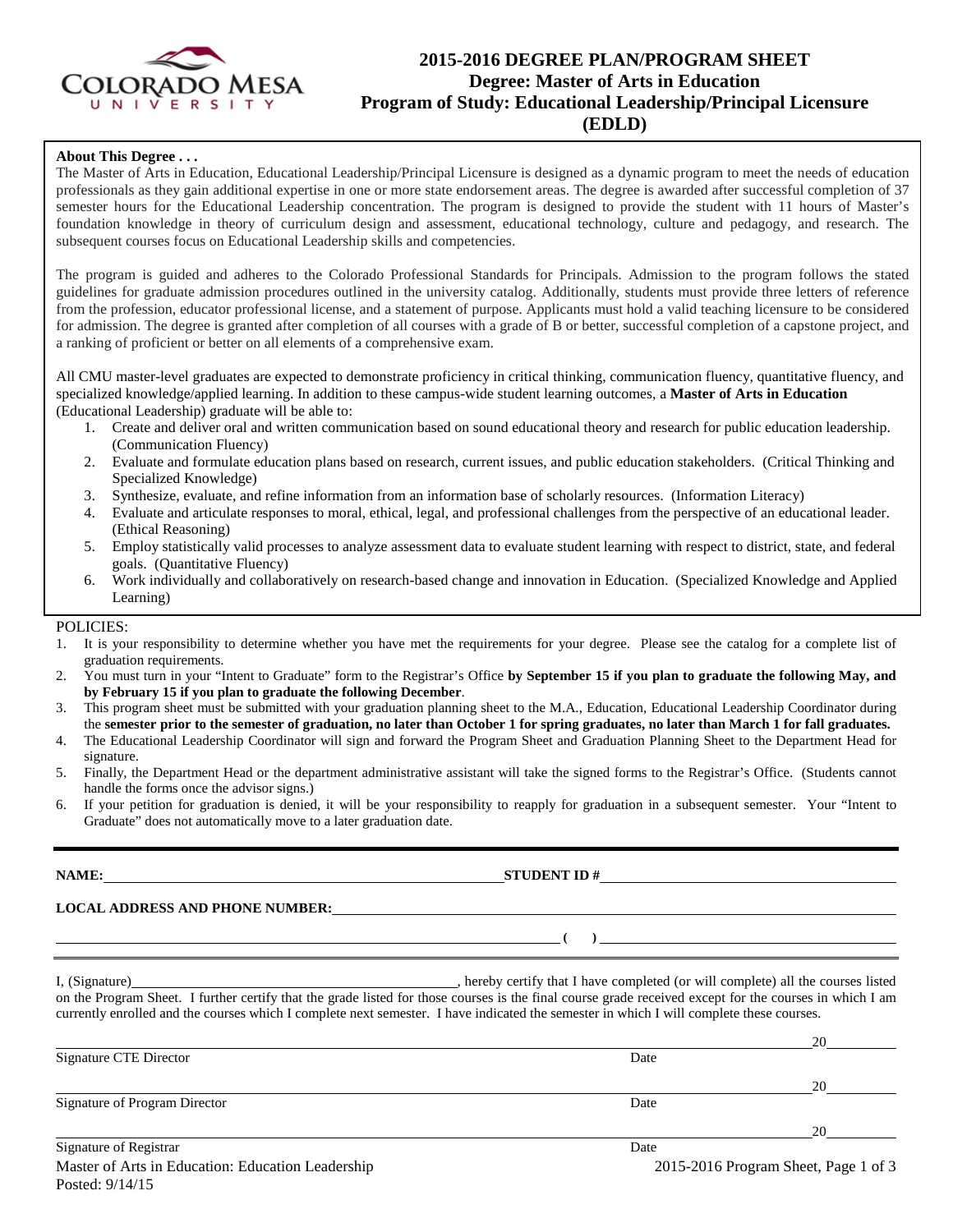- A bachelor's degree from an accredited college is required, prior to beginning the program.
- A fully completed application including official transcripts is required prior to beginning the program.
- 37 Semester Hours are required for the Master of Arts in Education Degree in Educational Leadership.
- No class grade lower than a "B" will be counted toward the degree.
- Applicants must hold a valid Professional Colorado Educator License. It is recommended that students work closely with a faculty advisor when selecting courses and scheduling classes prior to registration.

|                              |                                    |                                                  |            |                                                                                                                                                                                                                                                                                                                                                                                                                                                                            | Degree Requirements (37 Semester Hours) |                                                                                                                                                                                                                                                                                                                                                                                                                                                                                                                         |                                                                                                         |                                    |                   |                                  |      |      |           |
|------------------------------|------------------------------------|--------------------------------------------------|------------|----------------------------------------------------------------------------------------------------------------------------------------------------------------------------------------------------------------------------------------------------------------------------------------------------------------------------------------------------------------------------------------------------------------------------------------------------------------------------|-----------------------------------------|-------------------------------------------------------------------------------------------------------------------------------------------------------------------------------------------------------------------------------------------------------------------------------------------------------------------------------------------------------------------------------------------------------------------------------------------------------------------------------------------------------------------------|---------------------------------------------------------------------------------------------------------|------------------------------------|-------------------|----------------------------------|------|------|-----------|
|                              |                                    | <b>Required Core Courses (11 semester hours)</b> |            |                                                                                                                                                                                                                                                                                                                                                                                                                                                                            |                                         |                                                                                                                                                                                                                                                                                                                                                                                                                                                                                                                         |                                                                                                         |                                    |                   |                                  |      |      |           |
| Course                       | <u>No.</u>                         | Credit                                           | Grade Term |                                                                                                                                                                                                                                                                                                                                                                                                                                                                            | Year                                    | Trns/Subs                                                                                                                                                                                                                                                                                                                                                                                                                                                                                                               | Course                                                                                                  | <u>No.</u>                         | Credit            | Grade                            | Term | Year | Trns/Subs |
| $\mathop{\rm EDUC}\nolimits$ | 500                                | $\frac{3}{2}$                                    |            |                                                                                                                                                                                                                                                                                                                                                                                                                                                                            |                                         |                                                                                                                                                                                                                                                                                                                                                                                                                                                                                                                         | <b>EDUC</b>                                                                                             | 502                                | $\frac{3}{2}$     |                                  |      |      |           |
| $\mathop{\rm EDUC}\nolimits$ | 501                                | $\frac{2}{2}$                                    |            | $\frac{1}{\sqrt{2\pi}}\int_{0}^{\pi}\frac{1}{\sqrt{2\pi}}\left(1-\frac{1}{\sqrt{2\pi}}\right)dx$                                                                                                                                                                                                                                                                                                                                                                           |                                         |                                                                                                                                                                                                                                                                                                                                                                                                                                                                                                                         | $\mathop{\rm EDUC}\nolimits$                                                                            | 503                                | $\frac{3}{2}$     |                                  |      |      |           |
|                              |                                    | of their requirements for the Internship.        |            |                                                                                                                                                                                                                                                                                                                                                                                                                                                                            |                                         | <b>Capstone:</b> The Master of Arts in Education requires the successful completion of the capstone competency. The capstone<br>culminates in a professional presentation representing enduring understanding illustrating a synthesis of learning. This<br>presentation must represent sufficient rigor to garner final approval from Colorado Mesa University to grant the Master of<br>Arts degree in Education. Educational Leadership students will do their oral presentation in their school or district as part |                                                                                                         |                                    |                   |                                  |      |      |           |
|                              |                                    |                                                  |            |                                                                                                                                                                                                                                                                                                                                                                                                                                                                            |                                         |                                                                                                                                                                                                                                                                                                                                                                                                                                                                                                                         |                                                                                                         |                                    |                   |                                  |      |      |           |
|                              |                                    |                                                  |            |                                                                                                                                                                                                                                                                                                                                                                                                                                                                            |                                         | Recommendation: New York Changes and Changes and Changes and Changes and Changes and Changes and Changes and Changes and Changes and Changes and Changes and Changes and Changes and Changes and Changes and Changes and Chang                                                                                                                                                                                                                                                                                          |                                                                                                         |                                    |                   |                                  |      |      |           |
|                              |                                    |                                                  |            |                                                                                                                                                                                                                                                                                                                                                                                                                                                                            |                                         |                                                                                                                                                                                                                                                                                                                                                                                                                                                                                                                         |                                                                                                         |                                    |                   |                                  |      |      |           |
|                              |                                    |                                                  |            |                                                                                                                                                                                                                                                                                                                                                                                                                                                                            |                                         | <b>Comprehensive Exam:</b> Educational leadership students are required to achieve proficiency on all elements of a<br>comprehensive exam taken the final semester of the program. The written exam evaluates the critical thinking and                                                                                                                                                                                                                                                                                 |                                                                                                         |                                    |                   |                                  |      |      |           |
|                              |                                    |                                                  |            |                                                                                                                                                                                                                                                                                                                                                                                                                                                                            |                                         |                                                                                                                                                                                                                                                                                                                                                                                                                                                                                                                         | problem solving skills of candidates in relation to the Colorado Professional Standards for Principals. |                                    |                   |                                  |      |      |           |
|                              |                                    |                                                  |            |                                                                                                                                                                                                                                                                                                                                                                                                                                                                            |                                         |                                                                                                                                                                                                                                                                                                                                                                                                                                                                                                                         |                                                                                                         |                                    |                   |                                  |      |      |           |
| Course                       |                                    |                                                  | Grade      | Term                                                                                                                                                                                                                                                                                                                                                                                                                                                                       | Year                                    | <b>Educational Leadership/Principal Licensure (26 semester hours)</b><br>Trns/Subs                                                                                                                                                                                                                                                                                                                                                                                                                                      | Course                                                                                                  |                                    |                   | Grade                            | Term | Year | Trns/Subs |
| <b>EDLD</b>                  | $\underline{\mathrm{No}}$ .<br>504 | Credit<br>$\frac{3}{2}$                          |            |                                                                                                                                                                                                                                                                                                                                                                                                                                                                            |                                         |                                                                                                                                                                                                                                                                                                                                                                                                                                                                                                                         | <b>EDLD</b>                                                                                             | $\underline{\mathrm{No}}$ .<br>531 | Credit<br>$\perp$ |                                  |      |      |           |
| <b>EDLD</b>                  | 505                                | $\frac{2}{\sqrt{2}}$                             |            | $\frac{1}{1} \left( \frac{1}{1} \right) \left( \frac{1}{1} \right) \left( \frac{1}{1} \right) \left( \frac{1}{1} \right) \left( \frac{1}{1} \right) \left( \frac{1}{1} \right) \left( \frac{1}{1} \right) \left( \frac{1}{1} \right) \left( \frac{1}{1} \right) \left( \frac{1}{1} \right) \left( \frac{1}{1} \right) \left( \frac{1}{1} \right) \left( \frac{1}{1} \right) \left( \frac{1}{1} \right) \left( \frac{1}{1} \right) \left( \frac{1}{1} \right) \left( \frac$ |                                         |                                                                                                                                                                                                                                                                                                                                                                                                                                                                                                                         | <b>EDLD</b>                                                                                             | 535                                | $\perp$           | $\frac{1}{2}$                    |      |      |           |
| $\operatorname{EDLD}$        | 515                                | $\frac{2}{\sqrt{2}}$                             |            |                                                                                                                                                                                                                                                                                                                                                                                                                                                                            |                                         |                                                                                                                                                                                                                                                                                                                                                                                                                                                                                                                         | <b>EDLD</b>                                                                                             | 545                                | $\perp$           |                                  |      |      |           |
| $\operatorname{EDLD}$        | $520-A$                            | $\frac{2}{\sqrt{2}}$                             |            | $\frac{1}{\sqrt{1-\frac{1}{2}}}\left(\frac{1}{\sqrt{1-\frac{1}{2}}}\right)$                                                                                                                                                                                                                                                                                                                                                                                                |                                         |                                                                                                                                                                                                                                                                                                                                                                                                                                                                                                                         | <b>EDLD</b>                                                                                             | 540                                | $\frac{2}{2}$     | $\frac{1}{\sqrt{1-\frac{1}{2}}}$ |      |      |           |
| $\operatorname{EDLD}$        | 520-B                              | $\frac{2}{\sqrt{2}}$                             |            |                                                                                                                                                                                                                                                                                                                                                                                                                                                                            |                                         |                                                                                                                                                                                                                                                                                                                                                                                                                                                                                                                         | <b>EDLD</b>                                                                                             | 542                                | $\frac{3}{2}$     | $\frac{1}{2}$                    |      |      |           |
| <b>EDLD</b>                  | 530                                | $\frac{2}{2}$                                    |            |                                                                                                                                                                                                                                                                                                                                                                                                                                                                            |                                         |                                                                                                                                                                                                                                                                                                                                                                                                                                                                                                                         | <b>EDLD</b>                                                                                             | 544                                | 2                 |                                  |      |      |           |
| <b>EDTL</b>                  | 513                                | $\frac{3}{2}$                                    |            | $\frac{1}{2} \left( \frac{1}{2} \right) = \frac{1}{2} \left( \frac{1}{2} \right) = \frac{1}{2} \left( \frac{1}{2} \right) = \frac{1}{2} \left( \frac{1}{2} \right) = \frac{1}{2} \left( \frac{1}{2} \right) = \frac{1}{2} \left( \frac{1}{2} \right) = \frac{1}{2} \left( \frac{1}{2} \right) = \frac{1}{2} \left( \frac{1}{2} \right) = \frac{1}{2} \left( \frac{1}{2} \right) = \frac{1}{2} \left( \frac{1}{2} \right) = \frac{1}{2} \left($                             |                                         |                                                                                                                                                                                                                                                                                                                                                                                                                                                                                                                         |                                                                                                         |                                    |                   |                                  |      |      |           |
|                              |                                    |                                                  |            |                                                                                                                                                                                                                                                                                                                                                                                                                                                                            |                                         |                                                                                                                                                                                                                                                                                                                                                                                                                                                                                                                         |                                                                                                         |                                    |                   |                                  |      |      |           |
|                              |                                    |                                                  |            |                                                                                                                                                                                                                                                                                                                                                                                                                                                                            |                                         |                                                                                                                                                                                                                                                                                                                                                                                                                                                                                                                         |                                                                                                         |                                    |                   |                                  |      |      |           |

# **GRADUATION INFORMATION**

See the "Graduate Programs" section in the Colorado Mesa University catalog for additional graduation information. Students need to earn a B or better in every class at the graduate level.